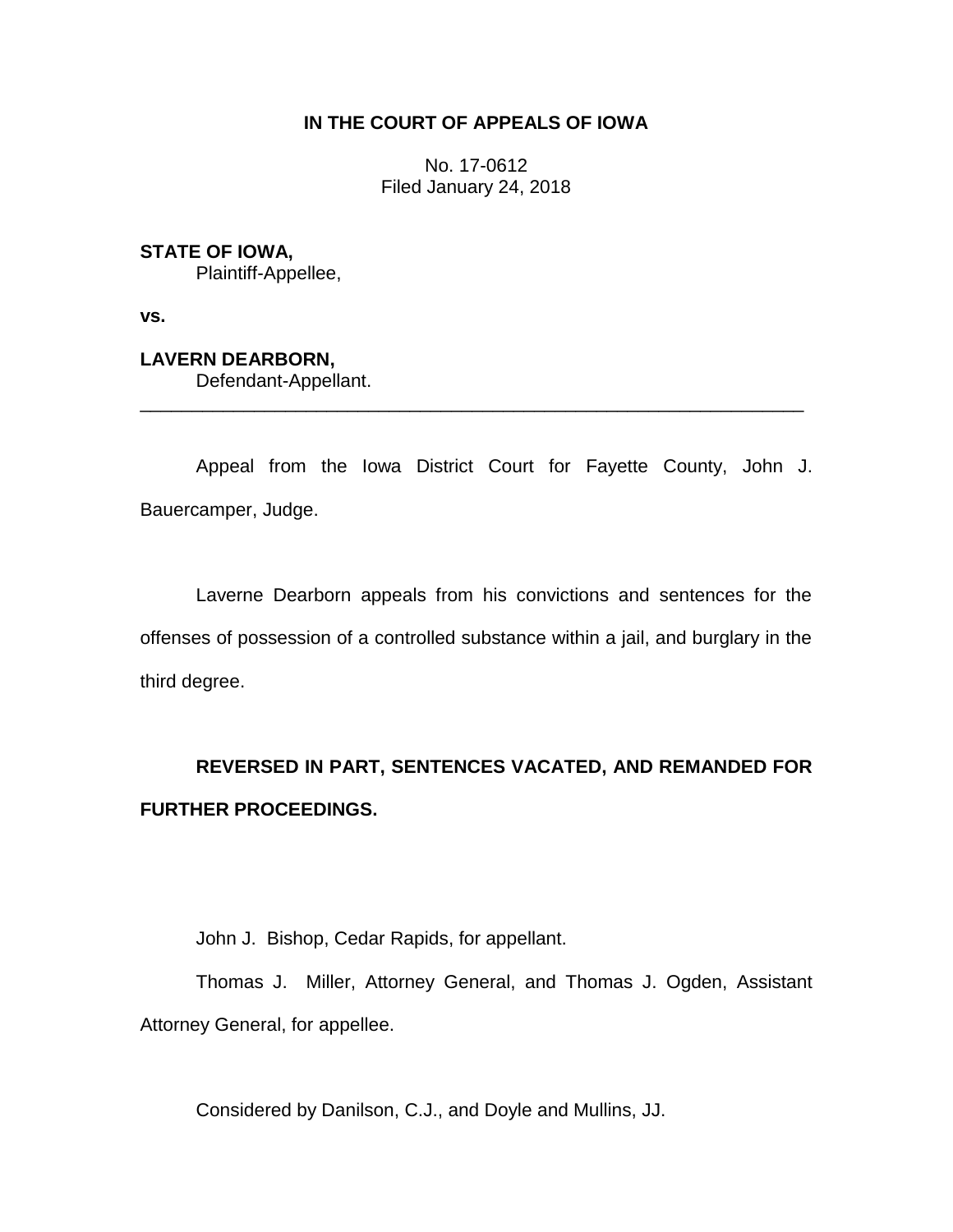**DOYLE, Judge.**

 $\overline{a}$ 

Laverne Dearborn appeals from his convictions and sentences for the offenses of possession of a controlled substance (marijuana) within a jail and burglary in the third degree, both class "D" felonies. He contends his trial counsel was ineffective in permitting him to plead guilty to burglary in the third degree when the record did not support a factual basis for the charge. Dearborn also contends that, because the district court did not adequately inform him of the nature of the charges as required by Iowa Rule of Criminal Procedure 2.8(2)(b), his plea was not knowingly and voluntarily made and his trial counsel was therefore ineffective in permitting him to plead guilty to both charges. Upon our review, we vacate the conviction on the burglary charge and remand for further proceedings.

#### **I. Background Facts and Proceedings.**

On December 29, 2016, a resident of Arlington, Iowa reported to the Fayette County Sheriff's Office that she observed two persons enter and remove items from an abandoned house that had been condemned by the city. 1 Following the report, a deputy contacted the mayor, who confirmed the city did not grant anyone permission to enter the property or to remove items. Deputies located Dearborn in a residence next door to the abandoned house. In a conversation with the deputies, Dearborn admitted to entering the abandoned house and to removing several items. Dearborn was arrested for burglary and transported to the Fayette County Jail.

 $1$  The items removed include a trellis, a decorative plate, and a straw basket.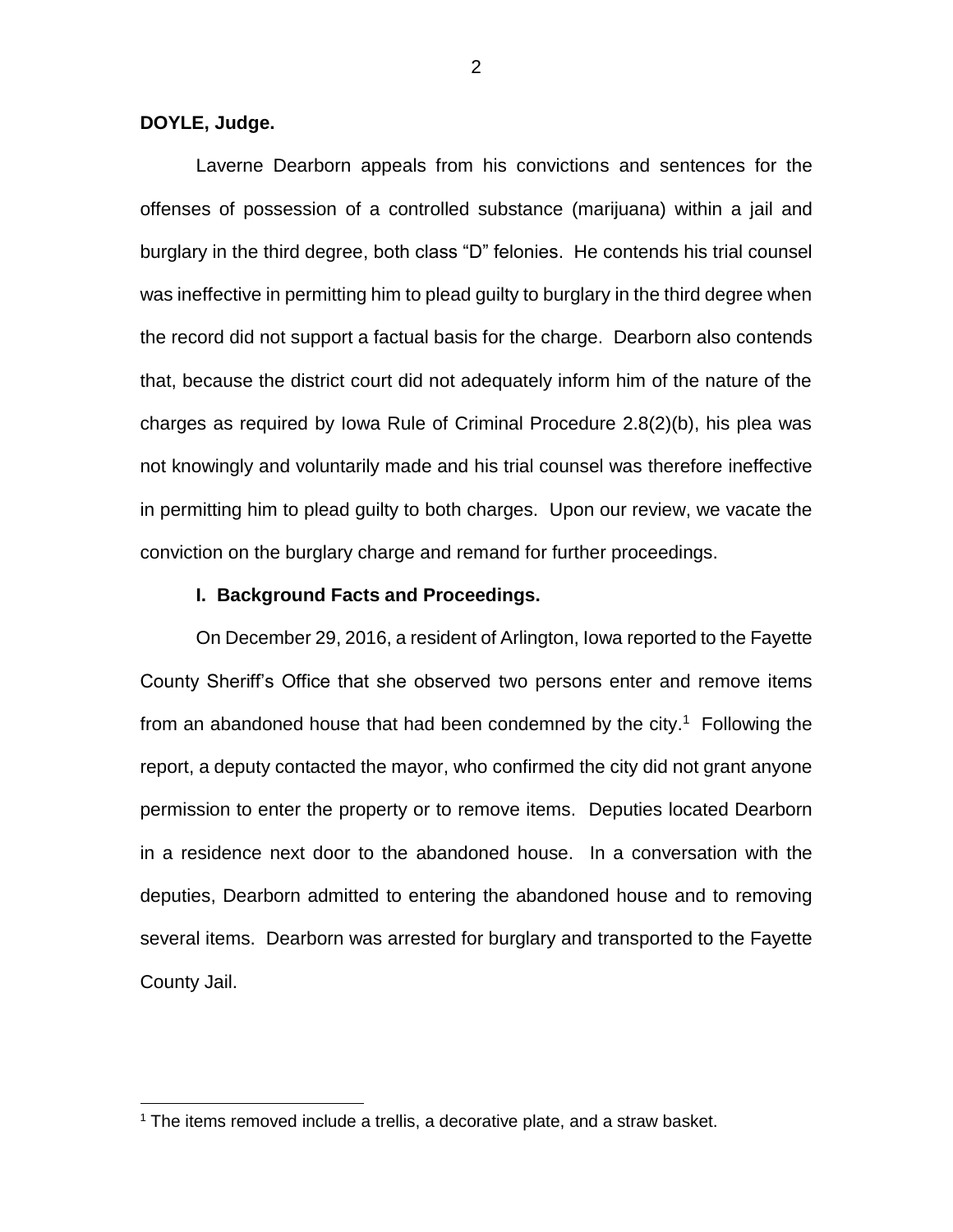Upon arrival at the Fayette County Jail, Dearborn was twice asked, once by a deputy and once by a jailer, if he possessed any guns, knives, drugs, or other contraband on him, to which he replied "no." Dearborn was taken to a booking area. A detention officer searched Dearborn and found two bags of marijuana in his front pockets.

Dearborn was charged by trial information with introducing, possessing, and/or conveying a controlled substance (marijuana) into or within a jail (Count I), in violation of Iowa Code section 719.7 (2016), and burglary in the third degree (Count II), in violation of section 713.6A. Dearborn initially entered a plea of not guilty. The State then filed a motion to amend the trial information to allege Dearborn was a habitual offender.<sup>2</sup> Following a plea agreement, the State agreed to withdraw the habitual-offender sentencing enhancement and to recommend imposition of suspended, consecutive sentences with probation. On April 5, 2017, Dearborn appeared before the district court and entered *Alford* pleas on the marijuana and burglary charges.<sup>3</sup>

During the plea hearing, the court inquired into the terms of the plea agreement. The State noted that part of the reason for the plea agreement was its concern over whether the structure Dearborn entered "would be considered an occupied structure or not." Dearborn's trial counsel mirrored the same concerns

 $\overline{a}$ 

<sup>&</sup>lt;sup>2</sup> If convicted as a habitual offender, Dearborn could be sentenced to a term not to exceed fifteen years with a mandatory minimum of three years for each offense. Iowa Code §§ 902.8, .9. So, with the sentencing enhancement, Dearborn faced a maximum sentence of thirty years imprisonment. Although the State was granted leave to amend the trial information, the trial information was never formally amended.

<sup>3</sup> An *Alford* plea allows a defendant to maintain innocence while acknowledging the prosecution has enough evidence to win a conviction. *See North Carolina v. Alford*, 400 U.S. 25, 32-38 (1970).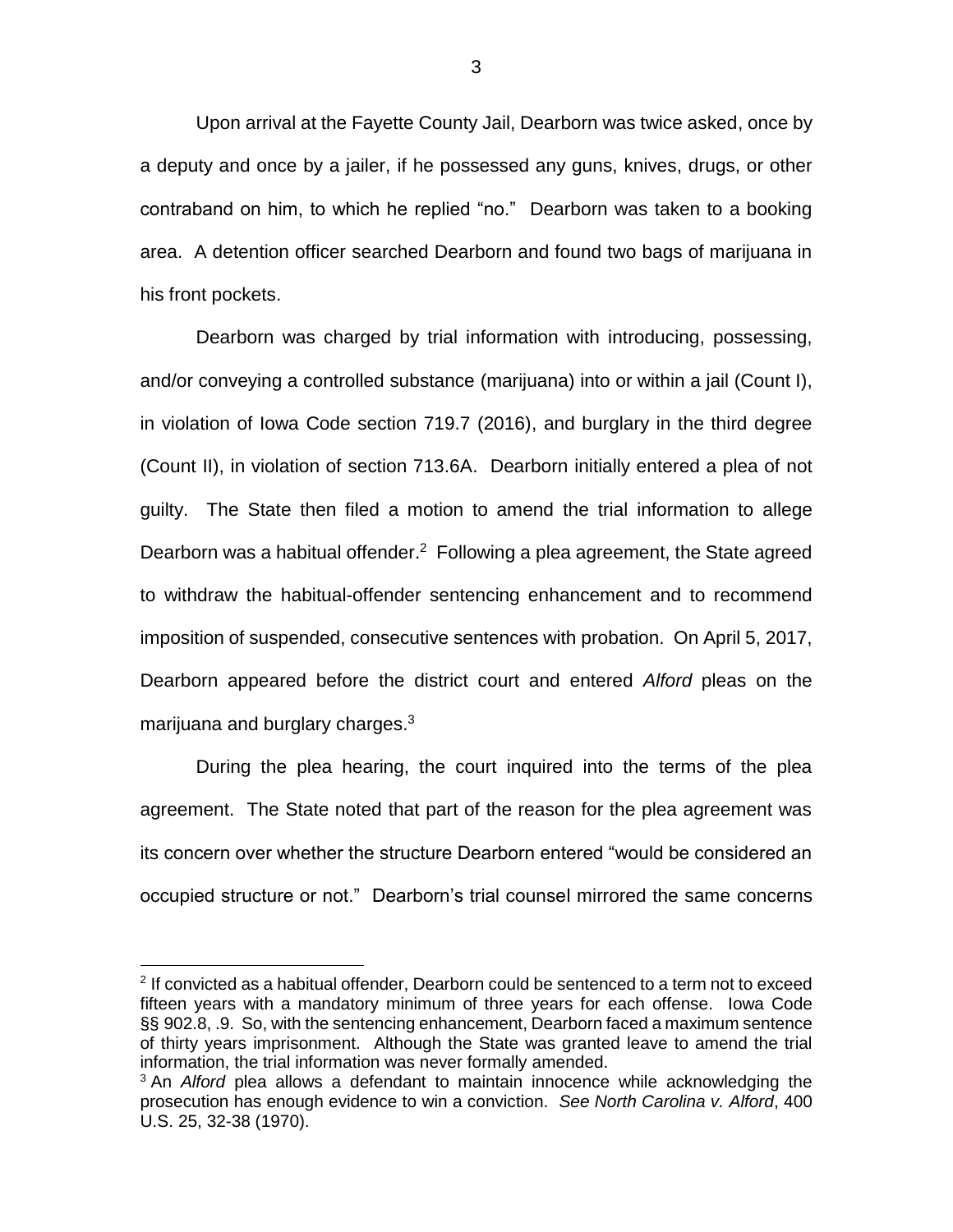stating, "I was concerned that there may not be a factual basis for a plea" but ultimately believed there was a factual basis for the plea "inasmuch as the house was a place for safekeeping of valuables."

The district court accepted Dearborn's pleas to both the marijuana and burglary charges, finding that a factual basis for the pleas existed and that the pleas were knowingly and voluntarily made. Dearborn requested immediate sentencing, and the court ordered Dearborn to serve a term not to exceed five years in prison on each charge. The prison sentences were suspended, and Dearborn was placed on supervised probation for a term of two-to-five years. The court ordered that if the prison sentences were later imposed, they would be served consecutive to each other.

Dearborn appeals. He contends his trial counsel was ineffective in permitting him to plead guilty to third-degree burglary when the record did not support a factual basis for that charge. Dearborn also contends his trial counsel was ineffective in permitting him to plead guilty to both charges because his pleas were not intelligently and voluntarily made because the district court did not adequately inform him of the nature of the charges required by rule 2.8(2)(b).

#### **II. Standard of Review.**

We review ineffective-assistance-of-counsel claims, which are rooted in the Sixth Amendment of the United States Constitution, de novo. *See State v. Thorndike*, 860 N.W.2d 316, 319 (Iowa 2015); *State v. Finney*, 834 N.W.2d 46, 49 (Iowa 2013); *see also Everett v. State*, 789 N.W.2d 151, 159 (Iowa 2010). "In a criminal case, an ineffective-assistance-of-counsel claim 'need not be raised on direct appeal from the criminal proceedings in order to preserve the claim for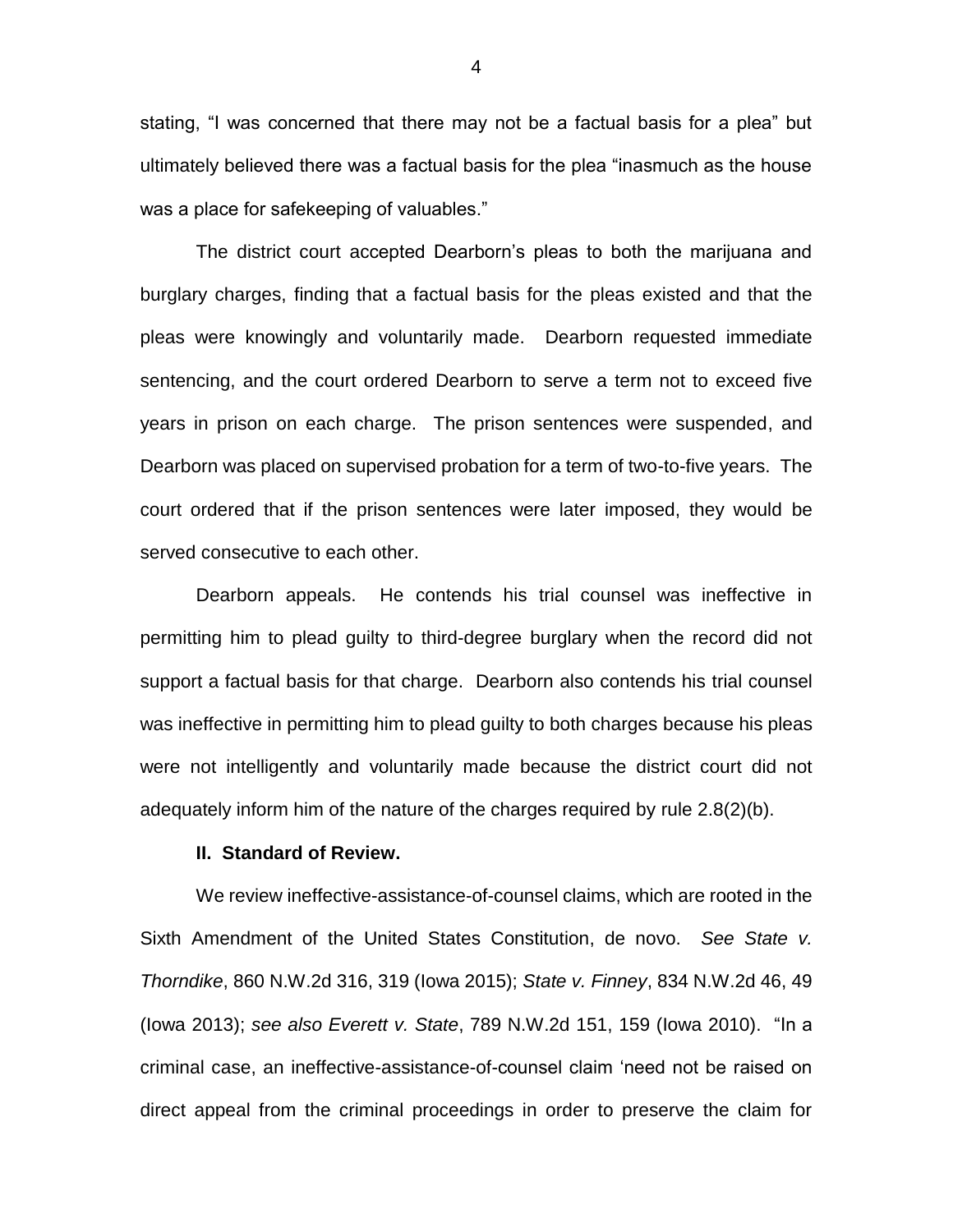postconviction relief purposes.'" *Everett*, 789 N.W.2d at 156 (quoting Iowa Code § 814.7(1)). However, such claims may be raised on direct appeal when the record is adequate to permit a ruling. *See Finney*, 834 N.W.2d at 49; *State v. Willis*, 696 N.W.2d 20, 22 (Iowa 2005). The record here allows us to review Dearborn's ineffective-assistance claims on direct appeal.

#### **III. Discussion.**

#### **A. Lack of Factual Basis—Burglary Charge***.*

Dearborn argues his trial counsel was ineffective for allowing him to plead guilty to burglary in the third degree without a factual basis. Dearborn entered an *Alford* plea to the charge of burglary in the third degree. He claims the minutes of testimony provided no evidence that he entered an "occupied structure," a necessary element of the burglary offense.

To succeed on a claim of ineffective assistance of counsel, Dearborn must demonstrate "(1) his trial counsel failed to perform an essential duty, and (2) this failure resulted in prejudice." *State v. Straw*, 709 N.W.2d 128, 133 (Iowa 2006) (quoting *Strickland v. Washington*, 466 U.S. 668, 687 (1984)). "Where a factual basis for a charge does not exist, and trial counsel allows the defendant to plead guilty anyway, counsel has failed to perform an essential duty." *State v. Schminkey*, 597 N.W.2d 785, 788 (Iowa 1999). In such a case, prejudice is inherent. *See id.*

Before accepting a plea of guilty, the court must determine the plea has a factual basis. *See* Iowa R. Crim. P. 2.8(2)(b); *State v. Sisco*, 169 N.W.2d 542, 548 (Iowa 1969). "This requirement exists even where the plea is an *Alford* plea." *Schminkey*, 597 N.W.2d at 788. "The factual basis must be contained in the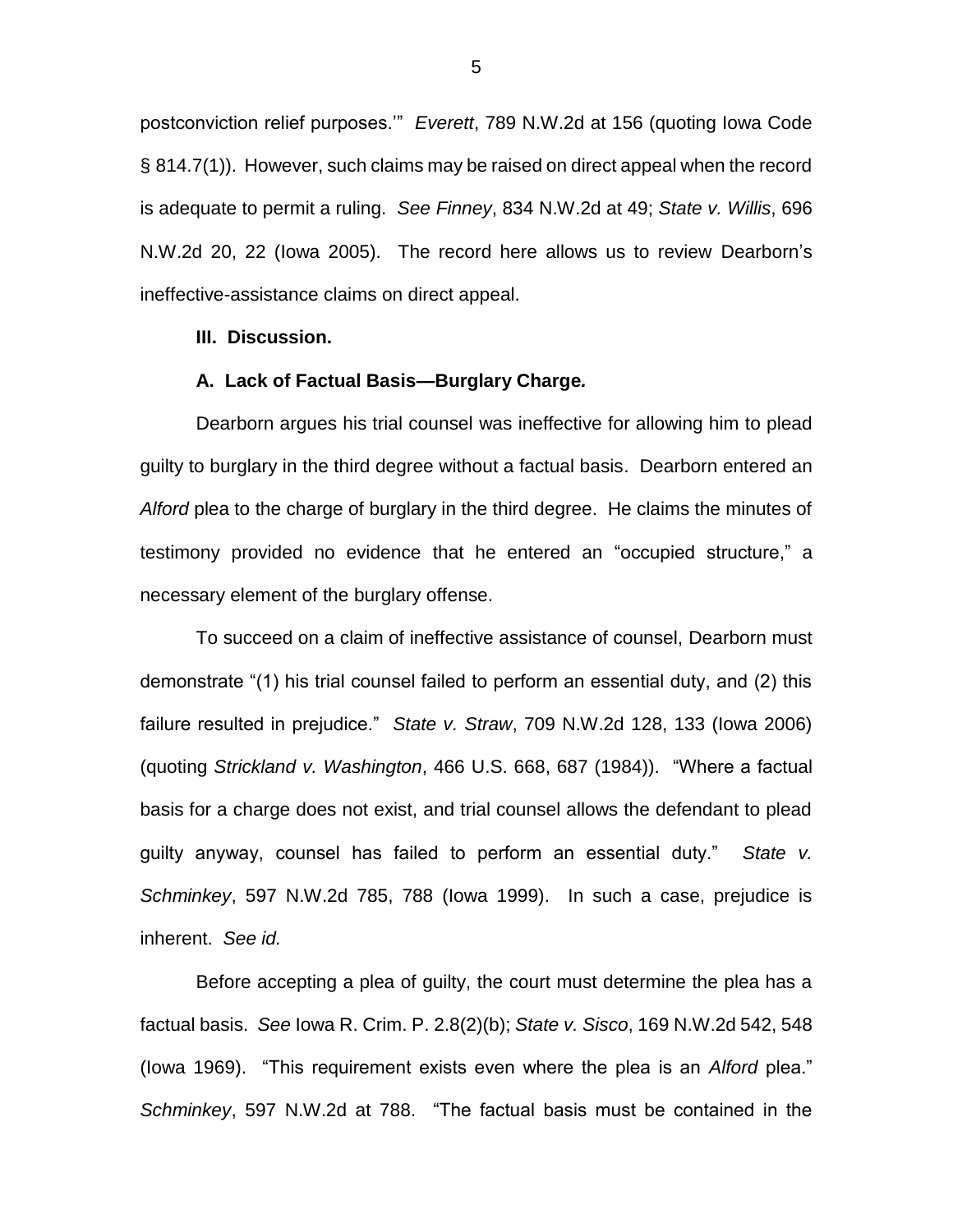record, and the record, as a whole, must disclose facts to satisfy all elements of the offense." *State v. Ortiz*, 789 N.W.2d 761, 767-68 (Iowa 2010). A factual basis may be determined from (1) statements of the defendant; (2) statements of the prosecutor; (3) examination of the presentence report; and (4) the minutes of evidence. *See id.* at 768; *State v. Schminkey*, 597 N.W.2d 785, 788 (Iowa 1999). We need only be satisfied the facts support the crime, "not necessarily that the defendant is guilty." *State v. Keene*, 630 N.W.2d 579, 581 (Iowa 2001) (quoting 1A Charles Alan Wright, Federal Practice and Procedure § 174, at 199 (1999)).

Therefore, our first and only inquiry is whether the record shows a factual basis for

Dearborn's plea.

Relevant portions of the plea hearing follow:

THE COURT: Mr. Dearborn is charged by trial information with Count I, introducing, possessing, or conveying a controlled substance into or within a jail; and Count II, burglary in the third degree.

It's the court's understanding that the prior not guilty plea will be withdrawn pursuant to a plea agreement. Would counsel please present the plea agreement to the court?

. . . . [THE STATE]: Some of the reason the State recognizes for the *Alford* pleas is the situation, it's under *State v. Rooney*, [862 N.W.2d 367 (Iowa 2015)], as to whether or not it would be–this structure, which is a house that was vacant, the City of Arlington acquired ownership of it, whether that would be considered an occupied structure or not. So that's part of the plea agreement and part of the reason the State is willing to extend the offer that we did. . . .

THE COURT: Sir, you also have a right to change your mind about pleading guilty or using the *Alford* plea to be found guilty this morning. Anytime you change your mind and want to stop, interrupt me, tell me you've changed your mind. Nothing you have said up to that time would ever be used against you in court later. Do you understand your right to change your mind?

[DEARBORN]: Yes, sir.

. . . .

THE COURT: Does the State want to make any further factual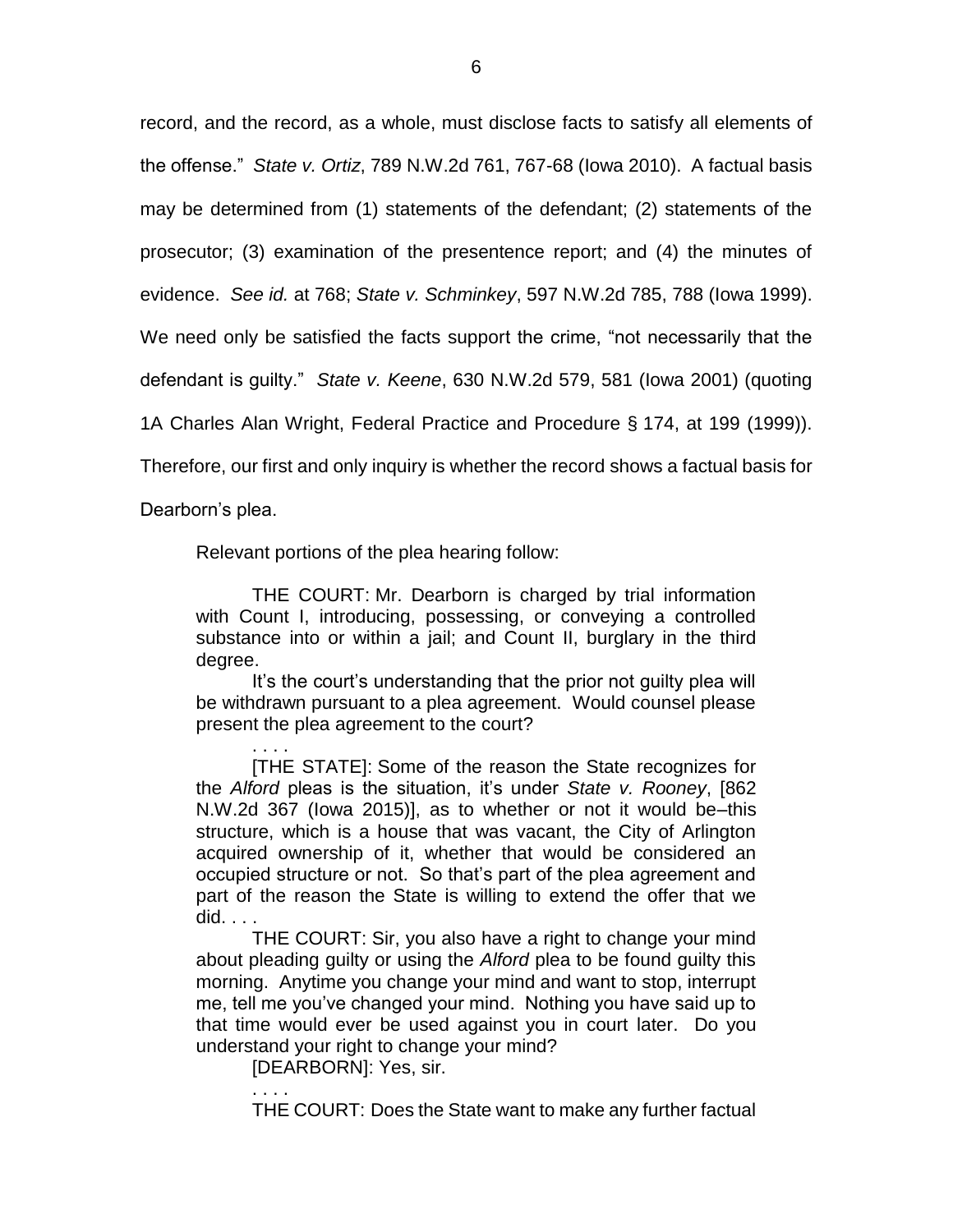basis on the *Alford* plea?

. . . .

. . . .

[THE STATE]: The only thing I would note, Your Honor, again, related to the *State v. Rooney* case, that would certainly be a fact question for the jury, but we would be able to distinguish the condition of this house, the one that was cited in that case, that was demolished four days after the burglary in that matter, the walls inside had been ripped with wires stripped, transients had been sleeping in it and there were some minor fires. Our house is vacant, but it was still standing, was not in that type of condition or under those circumstances.

So I would just like to have the record reflect that because that issue didn't come up at the time of the police officer's report. Other than that we do have photographs of the defendant leaving the residence and carrying things from it, and we also have a video where when they searched him in the booking area that he did have some marijuana present in his pocket.

THE COURT: And as to the burglary, the State would have to prove that you entered a building, the building was built for the purpose of being used as a residence, there was no one living there at the time, and it had been taken over by the State of Iowa, or the City of Arlington rather, and there were items of some value inside, you entered it without permission when it wasn't open to the public, you went in there for the purpose of taking items, personal items, out of that residence and put them to your own use rather than leaving them for use and ownership by the owner of the premises. Do you understand those requirements?

[DEARBORN]: Yes, Your Honor.

[DEARBORN'S COUNSEL]: Judge, I would like to make just a short record on the count of the burglary. I did raise that when I was investigating the case and hearing the defense, that case [the prosecutor] mentioned, I was concerned that there may not be a fact basis for a plea or that it could result in potential judgment of acquittal on the burglary case, or have a marshaling instruction because the house was condemned by the City of Arlington.

However, I believe there is a fact basis for the Alford plea inasmuch as the house was a place for safekeeping of valuables. It wasn't habitable for humans. I guess there was cats and dogs and vermin going in there, but it was a place for safekeeping of valuables, which meets the statutory definition in the case.

THE COURT: Certainly even a garage would qualify.

[DEARBORN'S COUNSEL]: Yes, sir. And I want to state for the record I did fully go over those concerns with my client, and he gave me permission to proceed as we are proceeding today.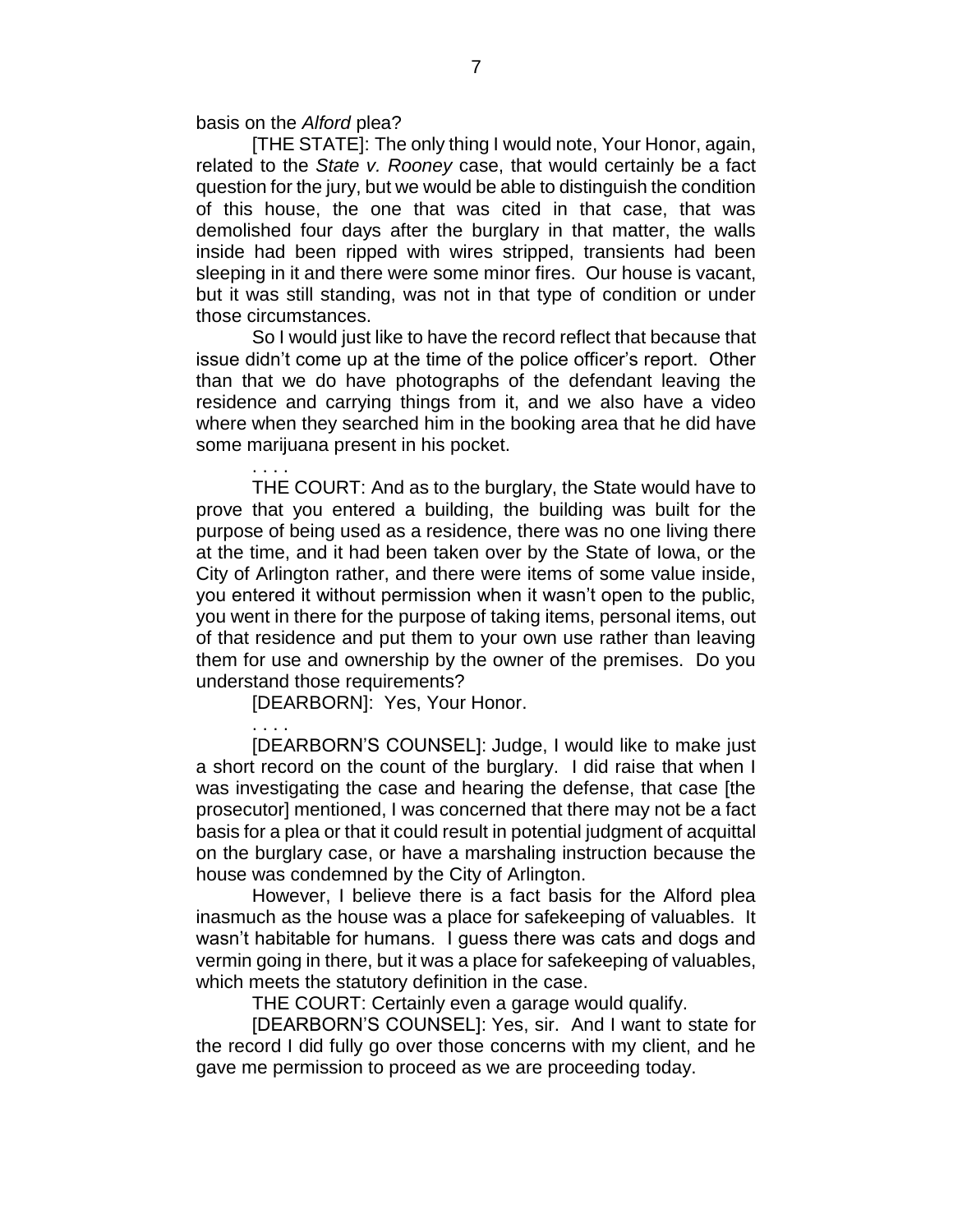The minutes of testimony indicate Dearborn entered an abandoned house that had been condemned by the city and that he took items out of the house (a trellis, decorative plate, and a straw basket). During the plea colloquy, the State and Dearborn's trial counsel each conveyed a tangible concern whether the house Dearborn entered would qualify as an "occupied structure."

In order to prove Dearborn committed burglary, the State had the burden to prove Dearborn entered an "occupied structure." See Iowa Code § 713.1. Two elements or prongs make up the definition of "occupied structure." Iowa Code § 702.12; see also *Rooney*, 862 N.W.2d at 376. The first element is related to place, and the second element is related to activity, purpose, or use. *Rooney*, 862 N.W.2d at 376 (citing *State v. Pace*, 602 N.W.2d 764, 769 (Iowa 1999)). Dearborn concedes the first element related to place is satisfied. However, "even when the place element of burglary is clearly met, we must move on to the activity or purpose prong of the definition of occupied structure." *Id*. In this case, the activity or purpose prong is met by showing the occupied structure is adapted for overnight accommodation or used for the safe keeping of anything valuable.<sup>4</sup> lowa Code § 702.12. To apply the adapted-for-overnight-accommodation alternative, the State must show the structure was adapted for overnight accommodation at the time Dearborn entered it. *See Rooney*, 862 N.W.2d at 377. Our supreme court in *Pace* defined the term "adapt" as "to make fit, often by modification." 602 N.W.2d at 772 (quoting Merriam-Webster's Collegiate Dictionary 13 (10th ed. 1998)).

 $\overline{a}$ 

<sup>&</sup>lt;sup>4</sup> lowa Code section 702.12 provides for a third alternative—"occupied by persons for the purpose of carrying on business or other activity therein"—that is not applicable in the present case.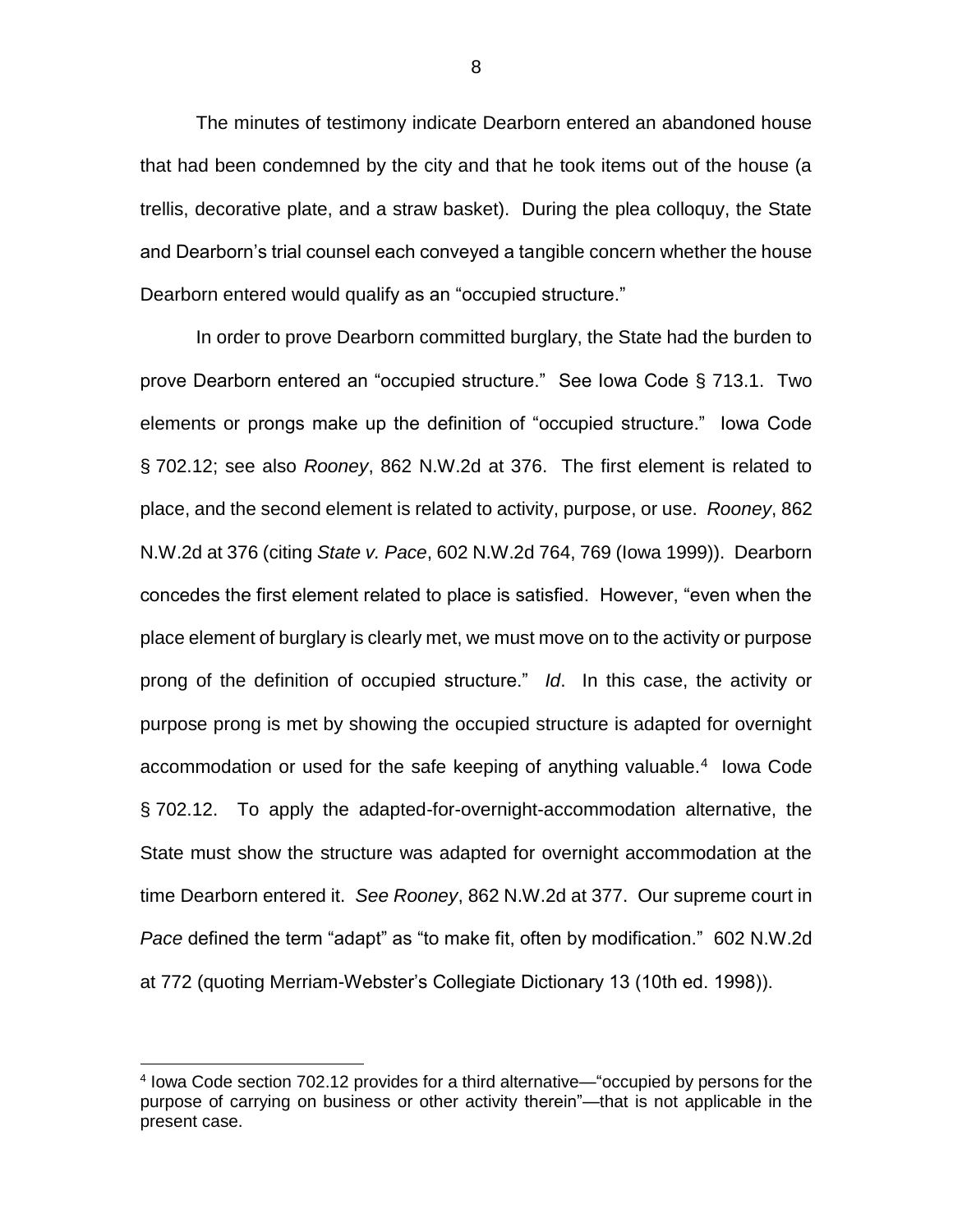In the alternative, the State may show the structure was used for the safe keeping of anything valuable. Iowa Code § 702.12. This requires "more than the mere fact there is some scrap that might be ripped out of a dilapidated building with some marginal economic value. If this were true, every structure that contained a nail or a screw or a plank might be an occupied structure under the statute." *Rooney*, 862 N.W.2d at 378.

There is nothing in the record before us indicating the structure was adapted for overnight use at the time Dearborn entered or that the structure was used for the safekeeping of anything valuable. That the property was not adapted for overnight use when Dearborn entered is bolstered by the abandoned and condemned nature of the structure. The items taken by Dearborn appear to be items abandoned by the previous owner of the property. There is no indication in the record that the house was being used to store anything of value. Based on the in-court colloquy and the minutes of testimony, we do not believe a sufficient factual basis for the burglary plea was established.

Where it is possible to show a factual basis, it is appropriate to vacate the burglary conviction and remand the case to the district court to give the State an opportunity to establish a factual basis. *Schminkey*, 597 N.W.2d at 792. There may be additional facts and circumstances that do not appear in the record that would support the occupied-structure element of burglary. Therefore, we vacate the conviction on the burglary charge and remand for further proceedings. In view of our disposition of this charge, we need not address Dearborn's argument that his plea to the burglary charge was not knowing and voluntary.

### **B. Knowing and Voluntary—Marijuana Charge.**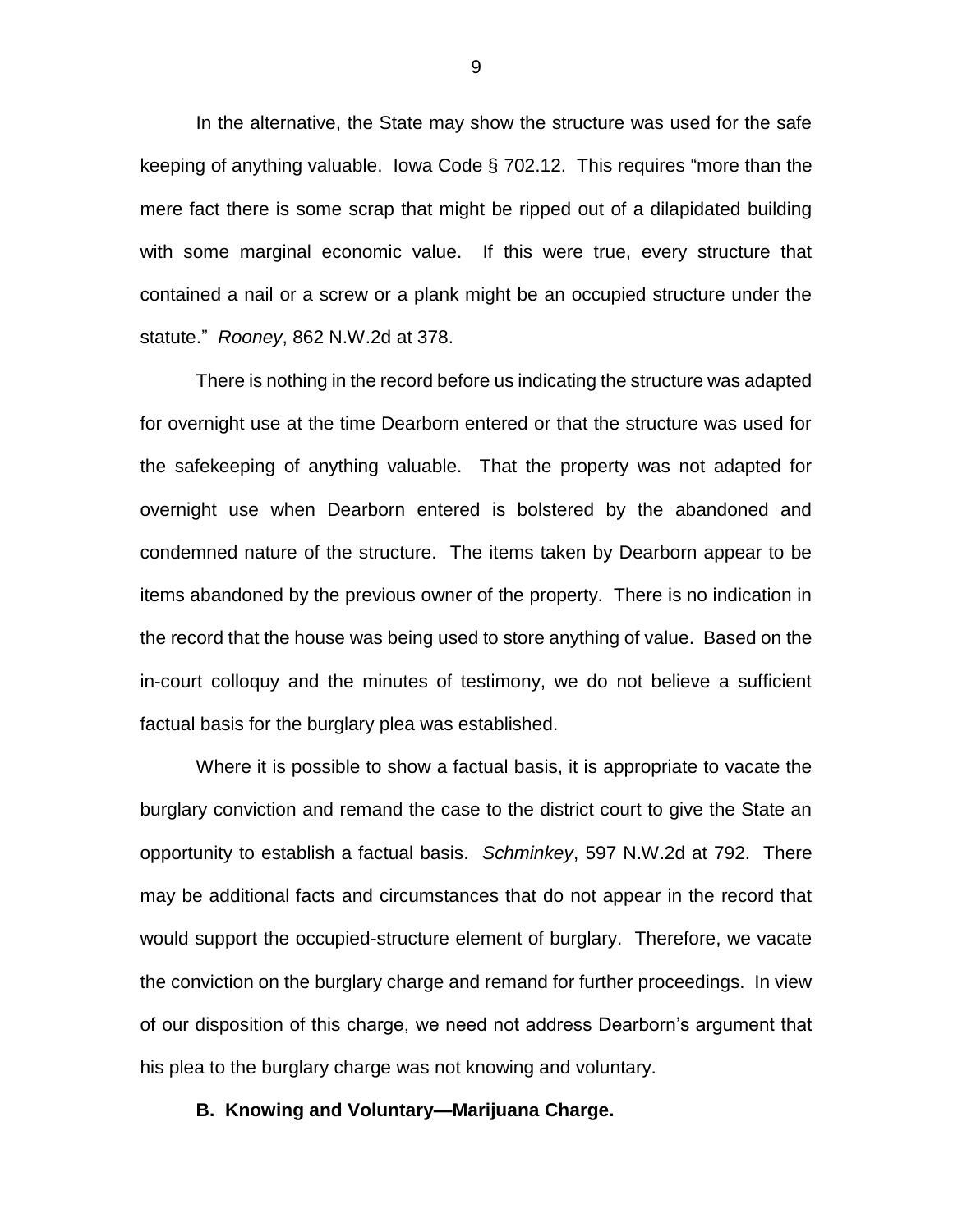In vacating only one conviction, we must still address Dearborn's other allegation of ineffective assistance of counsel. Dearborn contends his trial counsel was ineffective in permitting him to plead guilty to the marijuana charge when his plea was not knowing and voluntary because the district court did not adequately inform him of the nature of the charge as required by Iowa Rule of Criminal Procedure 2.8(2)(b).

Failure to make such a knowing and intelligent waiver of constitutional rights results in the violation of the Due Process Clauses under the Fifth and Fourteenth Amendments to the United States Constitution. *Rhoades v. State*, 848 N.W.2d 22, 28 (Iowa 2014). Under Iowa rules of criminal procedure:

The court . . . shall not accept a plea of guilty without first determining that the plea is made voluntarily and intelligently and has a factual basis. Before accepting a plea of guilty, the court must address the defendant personally in open court and inform the defendant of, and determine that the defendant understands, the following:

(1) The nature of the charge to which the plea is offered.

Iowa R. Crim. P. 2.8(2)(b)(1). Dearborn claims during his plea hearing the court failed to inform him the offense of possessing a controlled substance within a jail required the State to prove he *knowingly* possessed the marijuana in the jail, i.e., that he had a "conscious awareness" that he was in possession of the marijuana in the jail. See lowa Code § 719.7(3)(c).<sup>5</sup> However, the record belies Dearborn's claim. The following transpired during the colloquy at the plea hearing.

 $\overline{a}$ 

<sup>&</sup>lt;sup>5</sup> lowa Code § 719.7(3)(c) provides: "A person commits the offense of possessing contraband if the person . . . Knowingly . . . possess contraband while confined in . . . jail . . ., or while being transported or moved incidental to confinement." By trial information, Dearborn was charged with "INTRODUCING, POSSESSING and/or CONVEYING A CONTROLLED SUBSTANCE INTO OR WITHIN A JAIL," alleging he introduced marijuana "into or onto the grounds of the Fayette County Jail," and/or possessed marijuana "while confined in the Fayette County Jail or while being transported or moved incidental to confinement, in violation of Iowa Code section 719.7 of the 2016 Code of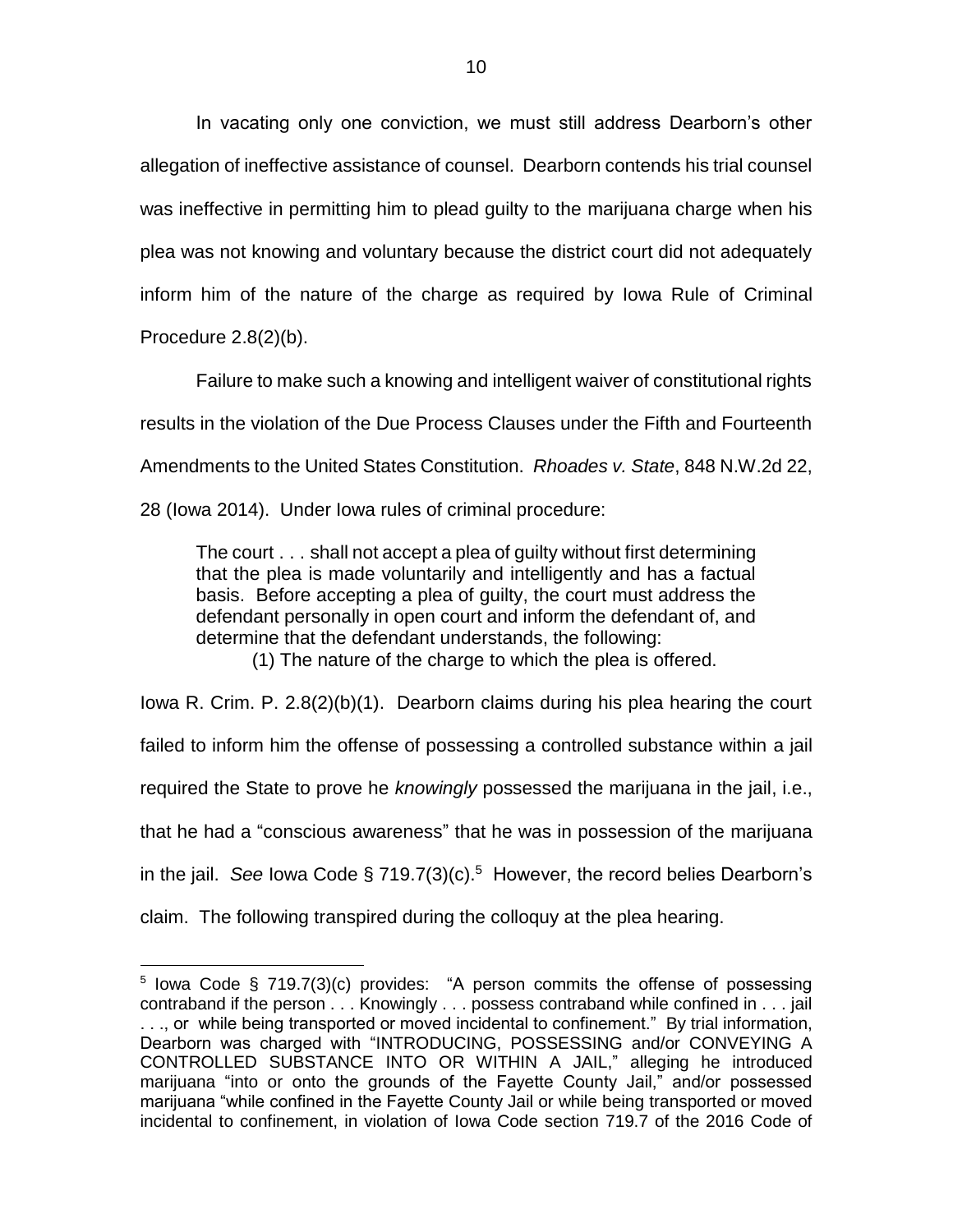THE COURT: Anything else, [Dearborn's counsel]?

[DEARBORN'S COUNSEL]: I just think, Your Honor, he had to knowingly and intentionally possess the controlled substances in the jail. I think that has to be in the record.

THE COURT: Yes. The State would have to prove that you knew you had possession of marijuana. Do you understand that?

[DEARBORN]: Yes, sir.

THE COURT: Okay. Do you want to go ahead and finish this *Alford* plea and have me find you guilty, or do you want to stop and change your mind?

[DEARBORN]: I want to continue, please, Your Honor.

The record as a whole demonstrates Dearborn was informed of and understood the elements of the crime and the nature of the charge. *See State v. Philo*, 697 N.W.2d 481, 488 (Iowa 2005) (citations omitted). We conclude Dearborn was informed the nature of the charge, including that the State must prove he *knowingly* possessed a controlled substance—marijuana—in the jail, and such plea was knowing and voluntary. Dearborn's counsel, therefore, did not fail to perform an essential duty. We therefor affirm Dearborn's conviction for possessing a controlled substance within a jail, subject to the following disposition.

### **IV. Disposition.**

 $\overline{a}$ 

Because it may be possible to establish a factual basis for the burglary charge, we vacate the conviction on the burglary charge and remand the case to the district court to give the State the opportunity to establish a factual basis. *See Schminkey*, 597 N.W.2d at 792. If the State can establish a factual basis for the burglary charge, the district court shall resentence Dearborn on all counts,

Iowa." Although the allegations implicate section 719.7(3)(a) and (c), Dearborn was ultimately adjudged guilty of only possession of a controlled substance within a jail, necessarily implicating only section 719.7(3)(c).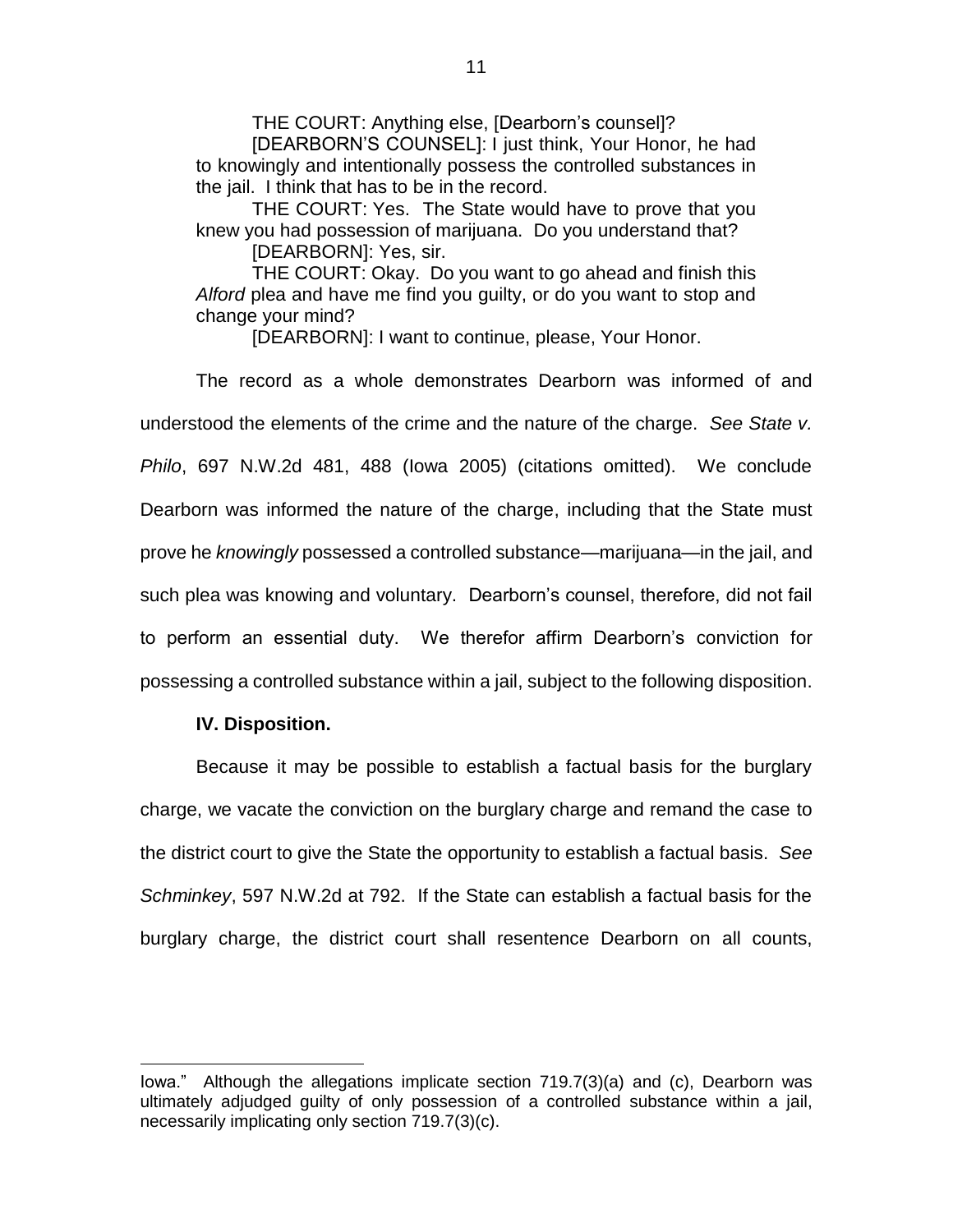including Dearborn's conviction on the controlled substance count. *See State v. Gines*, 844 N.W.2d 437, 441-42 (Iowa 2014).

If the State cannot establish the required factual basis for the burglary charge, the State did not get the benefit of its plea bargain in exchange for dropping its prosecution of the habitual offender sentencing enhancement and its recommendation of concurrent sentences. Thus, if the State cannot establish the required factual basis for the burglary charge, we must put the State back in the position it was in before making the plea agreement. *See id*. at 442 (citing *State v. Allen*, 708 N.W.2d 361, 369 (Iowa 2006)). Therefore, if the State cannot establish the required factual basis for the burglary charge, the district court should vacate both convictions to return the State to the position it had before the parties' plea agreement. *See id*. Additionally, if this occurs, the State may reinstate the sentencing enhancement it withdrew in contemplation of the plea agreement, file any additional charges supported by the available evidence, and proceed against Dearborn on all charges contained in the trial information, sentencing enhancements, and on any new charges it wishes to file. *See id.* at 442.

# **REVERSED IN PART, SENTENCES VACATED, AND REMANDED FOR FURTHER PROCEEDINGS.**

Mullins, J., concurs; Danilson, C.J., concurs specially.